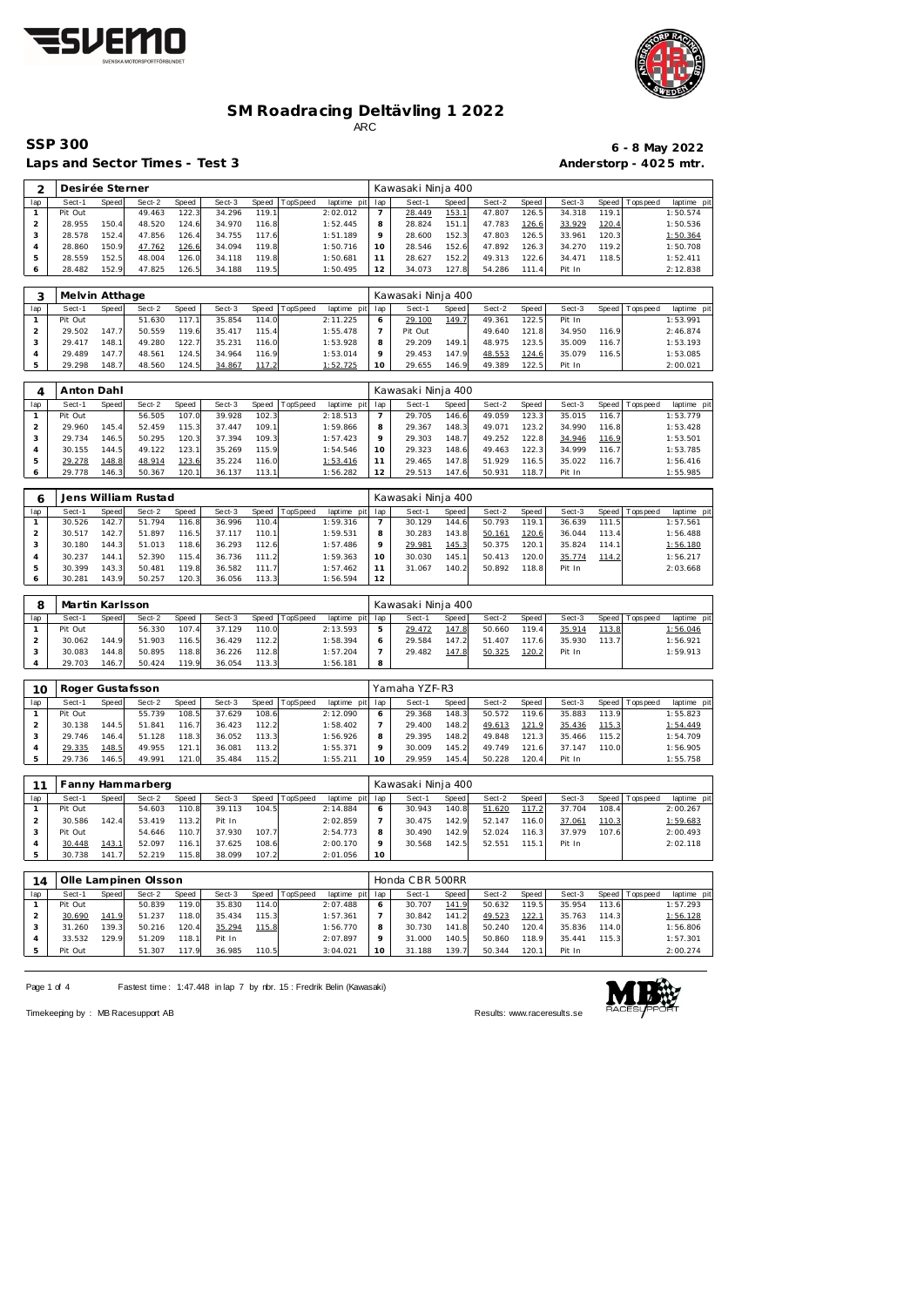



### **SM Roadracing Deltävling 1 2022** ARC

Laps and Sector Times - Test 3 **Anderstorp - 4025 mtr.** 

**15 Fredrik Belin**<br> **149 1 149 149 149 149 149 149 149 149 149 149 149 149 149 149 149 149 149 149 149 149 149 149 149 149 149 149 149 149 149 149 149 149** 

# **SSP 300 6 - 8 May 2022**

| lap            | Sect-1           | Speed | Sect-2              | Speed | Sect-3 | Speed | TopSpeed | laptime pit | lap                      | Sect-1             | Speed | Sect-2   | Speed | Sect-3 | Speed | T ops pee d | laptime pit |
|----------------|------------------|-------|---------------------|-------|--------|-------|----------|-------------|--------------------------|--------------------|-------|----------|-------|--------|-------|-------------|-------------|
| $\overline{1}$ | Pit Out          |       | 49.143              | 123.1 | 35.587 | 114.8 |          | 1:59.616    | 6                        | 28.344             | 153.7 | 46.737   | 129.4 | 33.287 | 122.8 |             | 1:48.368    |
| $\overline{2}$ | 28.880           | 150.8 | 47.579              | 127.1 | 33.871 | 120.6 |          | 1:50.330    | $\overline{7}$           | 28.257             | 154.2 | 46.129   | 131.1 | 33.062 | 123.6 |             | 1:47.448    |
| 3              | 28.649           | 152.0 | 46.517              | 130.0 | 34.267 | 119.2 |          | 1:49.433    | 8                        | 29.331             | 148.5 | 46.326   | 130.6 | 33.568 | 121.7 |             | 1:49.225    |
| $\overline{4}$ | 28.589           | 152.4 | 46.347              | 130.5 | 33.522 | 121.9 |          | 1:48.458    | 9                        | 28.410             | 153.3 | 46.195   | 130.9 | Pit In |       |             | 1:49.365    |
| 5              | 28.384           | 153.5 | 46.270              | 130.7 | 34.363 | 118.9 |          | 1:49.017    | 10                       |                    |       |          |       |        |       |             |             |
|                |                  |       |                     |       |        |       |          |             |                          |                    |       |          |       |        |       |             |             |
|                |                  |       |                     |       |        |       |          |             |                          |                    |       |          |       |        |       |             |             |
| 16             |                  |       | Eddy Lysell Larsson |       |        |       |          |             |                          | Yamaha YZF-R3      |       |          |       |        |       |             |             |
| lap            | Sect-1           | Speed | Sect-2              | Speed | Sect-3 | Speed | TopSpeed | laptime pit | lap                      | Sect-1             | Speed | Sect-2   | Speed | Sect-3 | Speed | Tops pee d  | laptime pit |
| $\mathbf{1}$   | Pit Out          |       | 54.146              | 111.7 | 37.584 | 108.7 |          | 2:17.525    | $\overline{7}$           | 30.231             | 144.1 | 50.079   | 120.8 | 36.167 | 113.0 |             | 1:56.477    |
| $\overline{2}$ | 30.616           | 142.3 | 51.323              | 117.8 | 39.033 | 104.7 |          | 2:00.972    | 8                        | 30.110             | 144.7 | 50.276   | 120.3 | 36.391 | 112.3 |             | 1:56.777    |
| 3              | 30.841           | 141.2 | 50.955              | 118.7 | 37.499 | 109.0 |          | 1:59.295    | 9                        | 30.124             | 144.6 | 50.990   | 118.6 | 36.617 | 111.6 |             | 1:57.731    |
| 4              | 30.367           | 143.4 | 51.264              | 118.0 | Pit In |       |          | 1:58.872    | 10                       | 30.555             | 142.6 | 50.298   | 120.2 | 36.212 | 112.8 |             | 1:57.065    |
| 5              | Pit Out          |       | 51.537              | 117.4 | 36.822 | 111.0 |          | 2:37.181    | 11                       | 30.575             | 142.5 | 50.877   | 118.9 | Pit In |       |             | 1:59.205    |
| 6              | 30.388           | 143.3 | 50.706              | 119.3 | 36.429 | 112.2 |          | 1:57.523    | 12                       |                    |       |          |       |        |       |             |             |
|                |                  |       |                     |       |        |       |          |             |                          |                    |       |          |       |        |       |             |             |
|                |                  |       |                     |       |        |       |          |             |                          |                    |       |          |       |        |       |             |             |
| 20             | Tobias Pedersen  |       |                     |       |        |       |          |             |                          | Kawasaki Ninja 400 |       |          |       |        |       |             |             |
| lap            | Sect-1           | Speed | Sect-2              | Speed | Sect-3 | Speed | TopSpeed | laptime pit | lap                      | Sect-1             | Speed | Sect-2   | Speed | Sect-3 | Speed | Tops peed   | laptime pit |
| $\mathbf{1}$   | Pit Out          |       | 54.193              | 111.6 | 38.325 | 106.6 |          | 2:24.023    | $\overline{7}$           | 29.155             | 149.4 | 48.800   | 123.9 | 35.906 | 113.8 |             | 1:53.861    |
| $\overline{2}$ | 29.356           | 148.4 | 51.007              | 118.6 | 37.131 | 110.0 |          | 1:57.494    | 8                        | 29.141             | 149.5 | 49.159   | 123.0 | 35.732 | 114.4 |             | 1:54.032    |
| 3              | 29.459           | 147.9 | 50.294              |       | 36.209 | 112.8 |          | 1:55.962    | 9                        | 29.005             | 150.2 | 48.942   | 123.6 | 35.551 | 114.9 |             | 1:53.498    |
|                |                  |       |                     | 120.3 |        |       |          |             |                          |                    |       |          |       |        |       |             |             |
| $\overline{4}$ | 29.133           | 149.5 | 49.539              | 122.1 | 36.046 | 113.4 |          | 1:54.718    | 10                       | 28.779             | 151.4 | 50.482   | 119.8 | 35.603 | 114.8 |             | 1:54.864    |
| 5              | 29.108           | 149.6 | 49.600              | 121.9 | 35.863 | 113.9 |          | 1:54.571    | 11                       | 29.115             | 149.6 | 48.828   | 123.9 | 35.177 | 116.2 |             | 1:53.120    |
| 6              | 29.213           | 149.1 | 49.367              | 122.5 | 36.170 | 113.0 |          | 1:54.750    | 12                       | 28.791             | 151.3 | 51.315   | 117.9 | Pit In |       |             | 1:55.571    |
|                |                  |       |                     |       |        |       |          |             |                          |                    |       |          |       |        |       |             |             |
| 23             | Edvin Röjerås    |       |                     |       |        |       |          |             |                          | Kawasaki Ninja 400 |       |          |       |        |       |             |             |
| lap            | Sect-1           | Speed | Sect-2              | Speed | Sect-3 | Speed | TopSpeed | laptime pit | lap                      | Sect-1             | Speed | Sect-2   | Speed | Sect-3 | Speed | Tops peed   | laptime pit |
| $\mathbf{1}$   | Pit Out          |       | 49.171              | 123.0 | 34.140 | 119.7 |          | 1:59.582    | $\overline{7}$           | 29.472             | 147.8 | 47.311   | 127.8 | 33.471 | 122.1 |             | 1:50.254    |
| $\overline{2}$ | 29.005           |       |                     |       | 34.317 | 119.1 |          |             |                          | 29.133             | 149.5 |          |       |        |       |             | 1:49.641    |
|                |                  | 150.2 | 48.218              | 125.4 |        |       |          | 1:51.540    | 8                        |                    |       | 47.146   | 128.3 | 33.362 | 122.5 |             |             |
| 3              | 29.363           | 148.3 | 47.551              | 127.2 | 33.647 | 121.4 |          | 1:50.561    | 9                        | 28.890             | 150.8 | 47.155   | 128.3 | 33.544 | 121.8 |             | 1:49.589    |
| $\overline{4}$ | 28.858           | 150.9 | 48.332              | 125.1 | 33.712 | 121.2 |          | 1:50.902    | 10                       | 29.141             | 149.5 | 46.818   | 129.2 | 33.861 | 120.7 |             | 1:49.820    |
| 5              | 28.838           | 151.1 | 46.660              | 129.6 | 33.388 | 122.4 |          | 1:48.886    | 11                       | 29.379             | 148.3 | 46.971   | 128.8 | 33.534 | 121.8 |             | 1:49.884    |
| 6              | 28.892           | 150.8 | 46.862              | 129.1 | 33.413 | 122.3 |          | 1:49.167    | 12                       | 29.410             | 148.1 | 47.351   | 127.7 | Pit In |       |             | 1:52.781    |
|                |                  |       |                     |       |        |       |          |             |                          |                    |       |          |       |        |       |             |             |
| 24             | Joachim Selinder |       |                     |       |        |       |          |             |                          | Kawasaki Ninja 400 |       |          |       |        |       |             |             |
| lap            | Sect-1           | Speed | Sect-2              | Speed | Sect-3 | Speed | TopSpeed | laptime pit | lap                      | Sect-1             | Speed | Sect-2   | Speed | Sect-3 | Speed | T ops pee d | laptime pit |
| $\mathbf{1}$   | Pit Out          |       | 52.046              | 116.2 | 35.918 | 113.8 |          | 2:10.691    | 6                        | 29.203             | 149.2 | 48.470   | 124.8 | 34.777 | 117.5 |             | 1:52.450    |
| $\overline{2}$ | 29.422           |       | 49.642              |       | 35.742 | 114.3 |          |             | $\overline{\phantom{a}}$ | 29.208             |       |          | 125.5 |        |       |             |             |
|                |                  | 148.1 |                     | 121.8 |        |       |          | 1:54.806    |                          |                    | 149.1 | 48.176   |       | 34.259 | 119.3 |             | 1:51.643    |
| 3              | 29.244           | 149.0 | 48.479              | 124.8 | 34.477 | 118.5 |          | 1:52.200    | 8                        | 29.274             | 148.8 | 48.105   | 125.7 | 34.397 | 118.8 |             | 1:51.776    |
| $\sqrt{4}$     | 29.206           | 149.1 | 48.840              | 123.8 | 34.642 | 117.9 |          | 1:52.688    | 9                        | 28.959             | 150.4 | 48.373   | 125.0 | 34.290 | 119.2 |             | 1:51.622    |
| 5              | 29.188           | 149.2 | 48.475              | 124.8 | 34.606 | 118.1 |          | 1:52.269    | 10                       | 29.707             | 146.6 | 50.468   | 119.8 | Pit In |       |             | 2:01.427    |
|                |                  |       |                     |       |        |       |          |             |                          |                    |       |          |       |        |       |             |             |
| 27             | Julia Lindberg   |       |                     |       |        |       |          |             |                          | Yamaha YZF-R3      |       |          |       |        |       |             |             |
| lap            | Sect-1           | Speed | Sect-2              | Speed | Sect-3 | Speed | TopSpeed | laptime pit | lap                      | Sect-1             | Speed | Sect-2   | Speed | Sect-3 | Speed | T ops pee d | laptime pit |
| $\mathbf{1}$   | Pit Out          |       | 1:03.605            | 95.1  | 42.863 | 95.3  |          | 2:30.437    | $\overline{4}$           | 33.128             | 131.5 | 59.446   | 101.7 | 42.260 | 96.7  |             | 2:14.834    |
|                |                  |       |                     |       |        |       |          |             |                          |                    |       |          |       |        |       |             |             |
| $\overline{2}$ | 33.007           | 132.0 | 1:00.389            | 100.2 | 42.750 | 95.6  |          | 2:16.146    | 5                        | 36.412             | 119.6 | 1:05.359 | 92.5  | Pit In |       |             | 2:26.294    |
| 3              | 33.026           | 131.9 | 1:00.444            | 100.1 | 42.198 | 96.8  |          | 2:15.668    | 6                        |                    |       |          |       |        |       |             |             |
|                |                  |       |                     |       |        |       |          |             |                          |                    |       |          |       |        |       |             |             |
| 29             | Emma Hellström   |       |                     |       |        |       |          |             |                          | <b>KTM RC 390</b>  |       |          |       |        |       |             |             |
| lap            | Sect-1           | Speed | Sect-2              | Speed | Sect-3 | Speed | TopSpeed | laptime pit | lap                      | Sect-1             | Speed | Sect-2   | Speed | Sect-3 | Speed | Tops pee d  | laptime pit |
| $\mathbf{1}$   | Pit Out          |       | 1:02.602            | 96.6  | 43.097 | 94.8  |          | 2:29.935    | 6                        | 32.704             | 133.2 | 58.379   | 103.6 | 40.989 | 99.7  |             | 2:12.072    |
| $\overline{2}$ | 33.258           | 131.0 | 1:00.312            | 100.3 | 43.092 | 94.8  |          | 2:16.662    | 7                        | 32.716             | 133.1 | 57.610   | 105.0 | 40.190 | 101.7 |             | 2:10.516    |
|                |                  |       |                     |       |        |       |          |             |                          |                    |       |          |       |        |       |             |             |
| 3              | 33.357           | 130.6 | 59.526              | 101.6 | 41.687 | 98.0  |          | 2:14.570    | 8                        | 31.802             | 137.0 | 57.218   | 105.7 | 40.186 | 101.7 |             | 2:09.206    |
| 4              | 33.105           | 131.6 | 58.599              | 103.2 | 41.527 | 98.4  |          | 2:13.231    | 9                        | 32.345             | 134.7 | 56.798   | 106.5 | 40.317 | 101.3 |             | 2:09.460    |
| 5              | 32.614           | 133.6 | 58.798              | 102.9 | 40.985 | 99.7  |          | 2:12.397    | 10                       | 32.455             | 134.2 | 58.076   | 104.1 | 39.942 | 102.3 |             | 2:10.473    |
|                |                  |       |                     |       |        |       |          |             |                          |                    |       |          |       |        |       |             |             |
| 21             | Dennis Rinnãs    |       |                     |       |        |       |          |             |                          | Kawasaki Ninia 300 |       |          |       |        |       |             |             |

| 31  | Dennis Binnås |       |        |       |        |       |          |                 |                 | Kawasaki Ninja 300 |       |        |       |        |       |                 |             |
|-----|---------------|-------|--------|-------|--------|-------|----------|-----------------|-----------------|--------------------|-------|--------|-------|--------|-------|-----------------|-------------|
| lap | Sect-1        | Speed | Sect-2 | Speed | Sect-3 | Speed | TopSpeed | laptime<br>pitl | lap             | Sect-1             | Speed | Sect-2 | Speed | Sect-3 |       | Speed Tops peed | laptime pit |
|     | Pit Out       |       | 58.680 | 103.1 | 41.687 | 98.0  |          | 2:24.866        |                 | 31.218             | 139.5 | 55.701 | 108.6 | 40.116 | 101.9 |                 | 2:07.035    |
|     | 31.934        | 136.4 | 55.612 | 108.8 | 41.102 | 99.4  |          | 2:08.648        |                 | 30.998             | 140.5 | 55.159 | 109.6 | 40.587 | 100.7 |                 | 2:06.744    |
|     | 31.093        | 140.1 | 55.630 | 108.7 | 40.859 | 100.0 |          | 2:07.582        | 8               | 31.267             | 139.3 | 54.995 | 110.0 | 40.107 | 101.9 |                 | 2:06.369    |
|     | 31.617        | 137.8 | 56.340 | 107.3 | 40.825 | 100.1 |          | 2:08.782        |                 | 31.429             | 138.6 | 55.155 | 109.7 | 40.996 | 99.7  |                 | 2:07.580    |
|     | 31.909        | 136.5 | 56.149 | 107.7 | 41.190 | 99.2  |          | 2:09.248        | 10 <sup>°</sup> | 32.502             | 134.0 | 55.634 | 108.7 | 41.156 | 99.3  |                 | 2:09.292    |

Page 2 of 4 Fastest time: 1:47.448 in lap 7 by nbr. 15 : Fredrik Belin (Kawasaki)



Timekeeping by : MB Racesupport AB **Results:<www.raceresults.se>**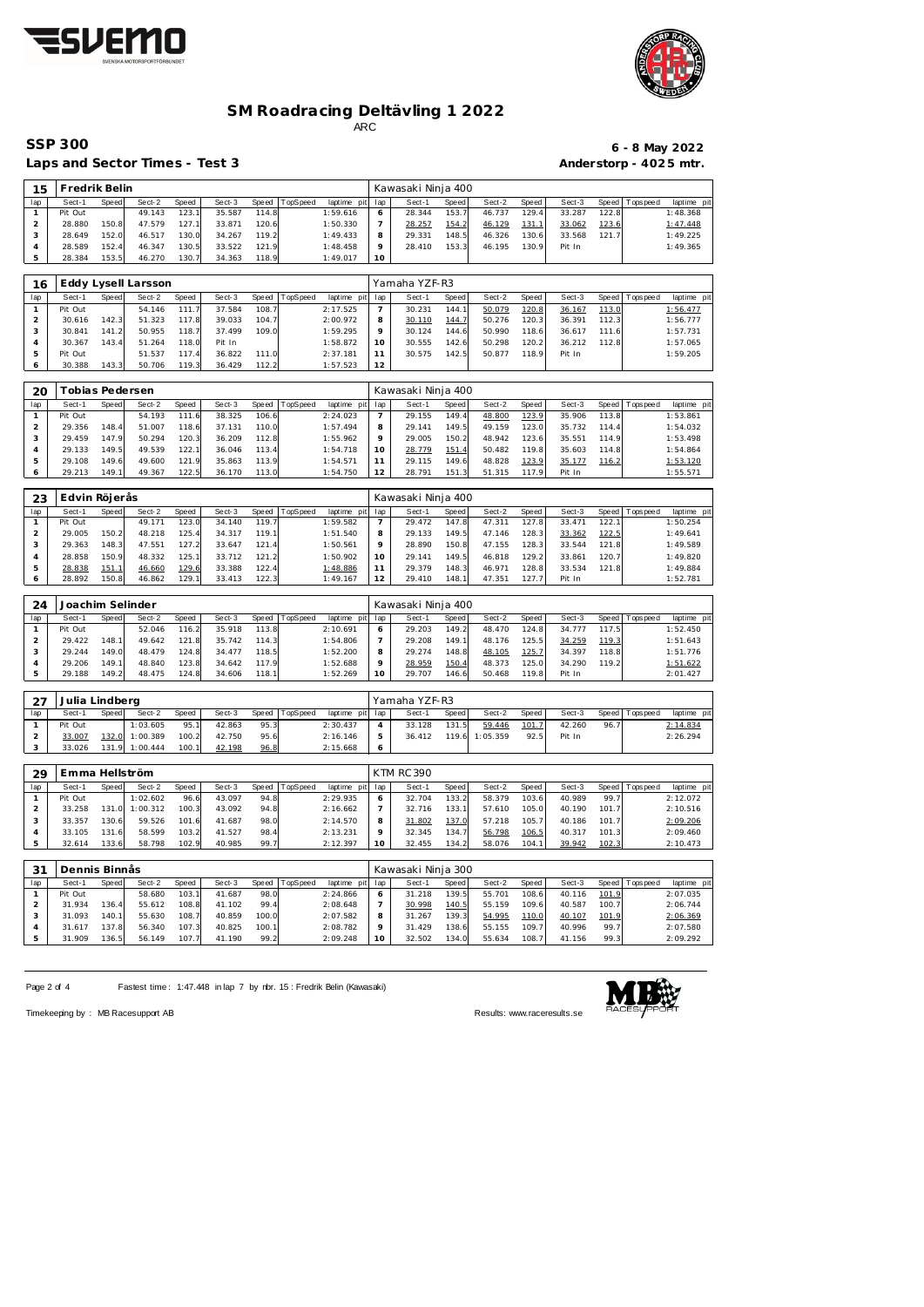



## **SM Roadracing Deltävling 1 2022**

ARC

 **Johan Forsman**

Laps and Sector Times - Test 3 **Anderstorp - 4025 mtr.** 

# **SSP 300 6 - 8 May 2022**

| lap            | Sect-1          | Speed        | Sect-2             | <b>Speed</b> | Sect-3 | Speed | TopSpeed | laptime pit | lap            | Sect-1             | Speed | Sect-2 | Speed | Sect-3 | Speed | T ops pee d | laptime pit |
|----------------|-----------------|--------------|--------------------|--------------|--------|-------|----------|-------------|----------------|--------------------|-------|--------|-------|--------|-------|-------------|-------------|
| $\mathbf{1}$   | Pit Out         |              | 54.570             | 110.8        | 37.306 | 109.5 |          | 2:14.678    | $\overline{7}$ | 30.505             | 142.8 | 50.004 | 121.0 | 35.254 | 115.9 |             | 1:55.763    |
| $\overline{c}$ | 30.211          | 144.2        | 52.070             | 116.2        | 35.538 | 115.0 |          | 1:57.819    | 8              | 29.875             | 145.8 | 50.257 | 120.3 | 35.036 | 116.6 |             | 1:55.168    |
| 3              | 30.460          | 143.0        | 50.871             | 118.9        | 35.056 | 116.6 |          | 1:56.387    | 9              | 29.425             | 148.0 | 49.859 | 121.3 | 35.195 | 116.1 |             | 1:54.479    |
| $\overline{4}$ | 29.750          | 146.4        | 50.718             | 119.2        | 35.068 | 116.5 |          | 1:55.536    | 10             | 29.719             | 146.6 | 50.973 | 118.7 | 35.846 | 114.0 |             | 1:56.538    |
| $\mathbf 5$    | 29.478          | 147.8        | 50.433             | 119.9        | 36.054 | 113.3 |          | 1:55.965    | 11             | 29.535             | 147.5 | 50.094 | 120.7 | 35.373 | 115.5 |             | 1:55.002    |
| 6              | 29.801          | 146.2        | 49.769             | 121.5        | 35.226 | 116.0 |          | 1:54.796    | 12             | 31.288             | 139.2 | 52.850 | 114.4 | Pit In |       |             | 1:58.626    |
| 46             | Ty Henriksen    |              |                    |              |        |       |          |             |                | Kawasaki Ninja 400 |       |        |       |        |       |             |             |
| lap            | Sect-1          | <b>Speed</b> | Sect-2             | Speed        | Sect-3 | Speed | TopSpeed | laptime pit | lap            | Sect-1             | Speed | Sect-2 | Speed | Sect-3 | Speed | Tops peed   | laptime pi  |
| $\mathbf{1}$   | Pit Out         |              | 50.275             | 120.3        | 35.493 | 115.  |          | 2:21.329    | 7              | 29.619             | 147.1 | 49.745 | 121.6 | 35.248 | 115.9 |             | 1:54.612    |
| $\sqrt{2}$     | 29.418          | 148.1        | 49.247             | 122.8        | 35.814 | 114.1 |          | 1:54.479    | 8              | 29.519             | 147.6 | 48.763 | 124.0 | 34.772 | 117.5 |             | 1:53.054    |
| 3              | 29.394          | 148.2        | 49.045             | 123.3        | 34.903 | 117.1 |          | 1:53.342    | 9              | 29.087             | 149.8 | 48.411 | 124.9 | 34.853 | 117.2 |             | 1:52.351    |
| $\overline{4}$ | 29.362          | 148.4        | 49.284             | 122.7        | 35.141 | 116.3 |          | 1:53.787    | 10             | 29.057             | 149.9 | 48.134 | 125.6 | 34.615 | 118.0 |             | 1:51.806    |
| $\mathbf 5$    | 29.311          | 148.6        | 48.806             | 123.9        | 35.217 | 116.0 |          | 1:53.334    | 11             | 29.270             | 148.8 | 48.408 | 124.9 | 34.547 | 118.3 |             | 1:52.225    |
| 6              | 29.329          | 148.5        | 48.941             | 123.6        | 35.226 | 116.0 |          | 1:53.496    | 12             | 29.280             | 148.8 | 49.145 | 123.1 | Pit In |       |             | 1:53.941    |
|                |                 |              |                    |              |        |       |          |             |                |                    |       |        |       |        |       |             |             |
| 48             |                 |              | Charlotta Källbäck |              |        |       |          |             |                | Yamaha YZF-R3      |       |        |       |        |       |             |             |
| lap            | Sect-1          | Speed        | Sect-2             | Speed        | Sect-3 | Speed | TopSpeed | laptime pit | lap            | Sect-1             | Speed | Sect-2 | Speed | Sect-3 | Speed | T ops pee d | laptime pi  |
| $\mathbf{1}$   | Pit Out         |              | 57.605             | 105.0        | 40.149 | 101.8 |          | 2:22.735    | 5              | 31.298             | 139.2 | 55.145 | 109.7 | 38.804 | 105.3 |             | 2:05.247    |
| $\overline{2}$ | 31.888          | 136.6        | 55.772             | 108.4        | 40.142 | 101.8 |          | 2:07.802    | 6              | 31.731             | 137.3 | 54.305 | 111.4 | 38.899 | 105.0 |             | 2:04.935    |
| 3              | 31.609          | 137.8        | 55.979             | 108.0        | 39.048 | 104.6 |          | 2:06.636    | $\overline{7}$ | 31.213             | 139.6 | 54.585 | 110.8 | 38.671 | 105.7 |             | 2:04.469    |
| $\overline{4}$ | 31.472          | 138.4        | 55.617             | 108.7        | 38.804 | 105.3 |          | 2:05.893    | 8              | 31.156             | 139.8 | 55.313 | 109.3 | Pit In |       |             | 2:12.697    |
|                |                 |              |                    |              |        |       |          |             |                |                    |       |        |       |        |       |             |             |
| 49             | Emil Tägtlund   |              |                    |              |        |       |          |             |                | Yamaha Yzf-R3      |       |        |       |        |       |             |             |
| lap            | Sect-1          | Speed        | Sect-2             | Speed        | Sect-3 | Speed | TopSpeed | laptime pit | lap            | Sect-1             | Speed | Sect-2 | Speed | Sect-3 | Speed | T ops pee d | laptime pi  |
| $\mathbf{1}$   | Pit Out         |              | 49.615             | 121.9        | 35.476 | 115.2 |          | 2:04.997    | 6              | 29.123             | 149.6 | 49.160 | 123.0 | 34.417 | 118.7 |             | 1:52.700    |
| $\overline{c}$ | 28.807          | 151.2        | 48.099             | 125.7        | 34.229 | 119.4 |          | 1:51.135    | $\overline{7}$ | 28.565             | 152.5 | 47.508 | 127.3 | 34.871 | 117.2 |             | 1:50.944    |
| $\mathsf 3$    | 28.422          | 153.3        | 47.813             | 126.5        | 34.077 | 119.9 |          | 1:50.312    | 8              | 28.831             | 151.1 | 48.050 | 125.9 | 34.159 | 119.6 |             | 1:51.040    |
| $\overline{4}$ | 28.777          | 151.4        | 47.402             | 127.6        | 34.228 | 119.4 |          | 1:50.407    | 9              | 28.555             | 152.5 | 47.632 | 127.0 | 34.112 | 119.8 |             | 1:50.299    |
| 5              | 28.678          | 151.9        | 47.342             | 127.8        | 34.321 | 119.7 |          | 1:50.341    | 10             | 28.861             | 150.9 | 48.127 | 125.7 | Pit In |       |             | 1:52.851    |
| 62             | Jyrki Ursin     |              |                    |              |        |       |          |             |                | Yamaha YZF-R3      |       |        |       |        |       |             |             |
| lap            | Sect-1          | Speed        | Sect-2             | Speed        | Sect-3 | Speed | TopSpeed | laptime pit | lap            | Sect-1             | Speed | Sect-2 | Speed | Sect-3 | Speed | Tops peed   | laptime pi  |
| $\mathbf{1}$   | Pit Out         |              | 50.343             | 120.1        | 34.817 | 117.4 |          | 2:04.118    | $\overline{7}$ | 29.450             | 147.9 | 48.385 | 125.0 | 34.078 | 119.9 |             | 1:51.913    |
| $\overline{c}$ | 30.210          | 144.2        | 50.100             | 120.7        | 34.576 | 118.2 |          | 1:54.886    | 8              | 29.256             | 148.9 | 47.845 | 126.4 | 34.749 | 117.6 |             | 1:51.850    |
| $\mathsf 3$    | 29.903          | 145.7        | 48.635             | 124.4        | 34.319 | 119.1 |          | 1:52.857    | 9              | 29.501             | 147.7 | 47.975 | 126.1 | 34.951 | 116.9 |             | 1:52.427    |
| 4              | 29.512          | 147.6        | 48.603             | 124.4        | 34.267 | 119.2 |          | 1:52.382    | 10             | 29.638             | 147.0 | 49.452 | 122.3 | 34.519 | 118.4 |             | 1:53.609    |
| 5              | 30.116          | 144.6        | 48.059             | 125.8        | 34.216 | 119.4 |          | 1:52.391    | 11             | 29.296             | 148.7 | 48.355 | 125.1 | 34.256 | 119.3 |             | 1:51.907    |
| 6              | 29.131          | 149.5        | 48.559             | 124.5        | 35.166 | 116.2 |          | 1:52.856    | 12             | 29.682             | 146.8 | 48.661 | 124.3 | Pit In |       |             | 1:53.723    |
|                |                 |              |                    |              |        |       |          |             |                |                    |       |        |       |        |       |             |             |
| 65             | Lars Gunnarsson |              |                    |              |        |       |          |             |                | Kawasaki Ninja 400 |       |        |       |        |       |             |             |
| lap            | Sect-1          | Speed        | Sect-2             | Speed        | Sect-3 | Speed | TopSpeed | laptime pit | lap            | Sect-1             | Speed | Sect-2 | Speed | Sect-3 | Speed | T ops peed  | laptime pi  |
| $\mathbf{1}$   | Pit Out         |              | 51.991             | 116.3        | 36.190 | 112.9 |          | 2:08.502    | $\overline{7}$ | 29.539             | 147.5 | 49.030 | 123.4 | 35.271 | 115.8 |             | 1:53.840    |
| $\sqrt{2}$     | 30.090          | 144.8        | 49.957             | 121.1        | 36.337 | 112.4 |          | 1:56.384    | 8              | 29.516             | 147.6 | 48.776 | 124.0 | 35.723 | 114.4 |             | 1:54.015    |
| 3              | 29.957          | 145.4        | 49.826             | 121.4        | 35.466 | 115.2 |          | 1:55.249    | 9              | 31.052             | 140.3 | 51.354 | 117.8 | 35.178 | 116.2 |             | 1:57.584    |
| $\overline{4}$ | 29.322          | 148.6        | 49.087             | 123.2        | 35.463 | 115.2 |          | 1:53.872    | 10             | 29.462             | 147.9 | 49.018 | 123.4 | 35.660 | 114.6 |             | 1:54.140    |
| 5              | 29.570          | 147.3        | 48.777             | 124.0        | 36.227 | 112.8 |          | 1:54.574    | 11             | 30.114             | 144.7 | 48.842 | 123.8 | 35.118 | 116.4 |             | 1:54.074    |
| 6              | 29.556          | 147.4        | 49.288             | 122.7        | 35.735 | 114.3 |          | 1:54.579    | 12             | 29.551             | 147.4 | 49.263 | 122.8 | Pit In |       |             | 1:59.105    |
| 87             | Anton Södergren |              |                    |              |        |       |          |             |                | Kawasaki Ninja 400 |       |        |       |        |       |             |             |
| lap            | Sect-1          | Speed        | Sect-2             | Speed        | Sect-3 | Speed | TopSpeed | laptime pit | lap            | Sect-1             | Speed | Sect-2 | Speed | Sect-3 | Speed | Tops pee d  | laptime pit |
| $\mathbf{1}$   | Pit Out         |              | 51.103             | 118.3        | 36.110 | 113.2 |          | 2:09.591    | $\overline{7}$ | Pit Out            |       | 50.554 | 119.6 | 35.141 | 116.3 |             | 3:28.615    |
| $\overline{2}$ | 30.090          | 144.8        | 50.024             | 120.9        | 35.665 | 114.6 |          | 1:55.779    | 8              | 28.976             | 150.3 | 50.097 | 120.7 | 35.691 | 114.5 |             | 1:54.764    |
| 3              | 29.686          | 146.7        | 49.205             | 122.9        | 35.279 | 115.8 |          | 1:54.170    | 9              | 29.306             | 148.6 | 49.238 | 122.8 | 35.371 | 115.5 |             | 1:53.915    |
| 4              | 29.486          | 147.7        | 49.218             | 122.9        | 35.949 | 113.7 |          | 1:54.653    | 10             | 29.588             | 147.2 | 48.892 | 123.7 | 35.359 | 115.6 |             | 1:53.839    |
| $\mathbf 5$    | 29.864          | 145.9        | 49.293             | 122.7        | 35.627 | 114.7 |          | 1:54.784    | 11             | 29.530             | 147.5 | 48.998 | 123.4 | Pit In |       |             | 1:55.293    |
| 6              | 29.472          | 147.8        | 50.222             | 120.4        | Pit In |       |          | 1:55.826    | 12             |                    |       |        |       |        |       |             |             |
|                |                 |              |                    |              |        |       |          |             |                |                    |       |        |       |        |       |             |             |

| 89  | I an Fredriksson Mustafa<br>TopSpeed<br>Speed<br>Sect-2<br>Sect-3<br>Speed<br>Sect-1<br>Speed |       |          |       |        |       |  |                 |                 | Yamaha YZF-R3 |       |        |       |        |       |                 |             |
|-----|-----------------------------------------------------------------------------------------------|-------|----------|-------|--------|-------|--|-----------------|-----------------|---------------|-------|--------|-------|--------|-------|-----------------|-------------|
| lap |                                                                                               |       |          |       |        |       |  | laptime pit lap |                 | Sect-1        | Speed | Sect-2 | Speed | Sect-3 |       | Speed Tops peed | laptime pit |
|     | Pit Out                                                                                       |       | 1:00.845 | 99.4  | 40.463 | 101.0 |  | 2:23.840        |                 | 29.893        | 145.7 | 50.027 | 120.9 | 36.340 | 112.4 |                 | 1:56.260    |
|     | 29.885                                                                                        | 145.8 | 54.890   | 110.2 | 39.417 | 103.7 |  | 2:04.192        | 8               | 29.561        | 147.4 | 50.419 | 120.0 | 36.224 | 112.8 |                 | 1:56.204    |
|     | 29.732                                                                                        | 146.5 | 51.623   | 117.2 | 37.772 | 108.2 |  | 1:59.127        |                 | 29.077        | 149.8 | 49.947 | 121.1 | 36.028 | 113.4 |                 | 1:55.052    |
|     | 29.346                                                                                        | 148.4 | 51.693   | 117.0 | 37.767 | 108.2 |  | 1:58.806        | 10 <sup>°</sup> | 29.321        | 148.6 | 50.998 | 118.6 | 37.598 | 108.7 |                 | 1:57.917    |

Page 3 of 4 Fastest time: 1:47.448 in lap 7 by nbr. 15 : Fredrik Belin (Kawasaki)



Timekeeping by : MB Racesupport AB Results:<www.raceresults.se>